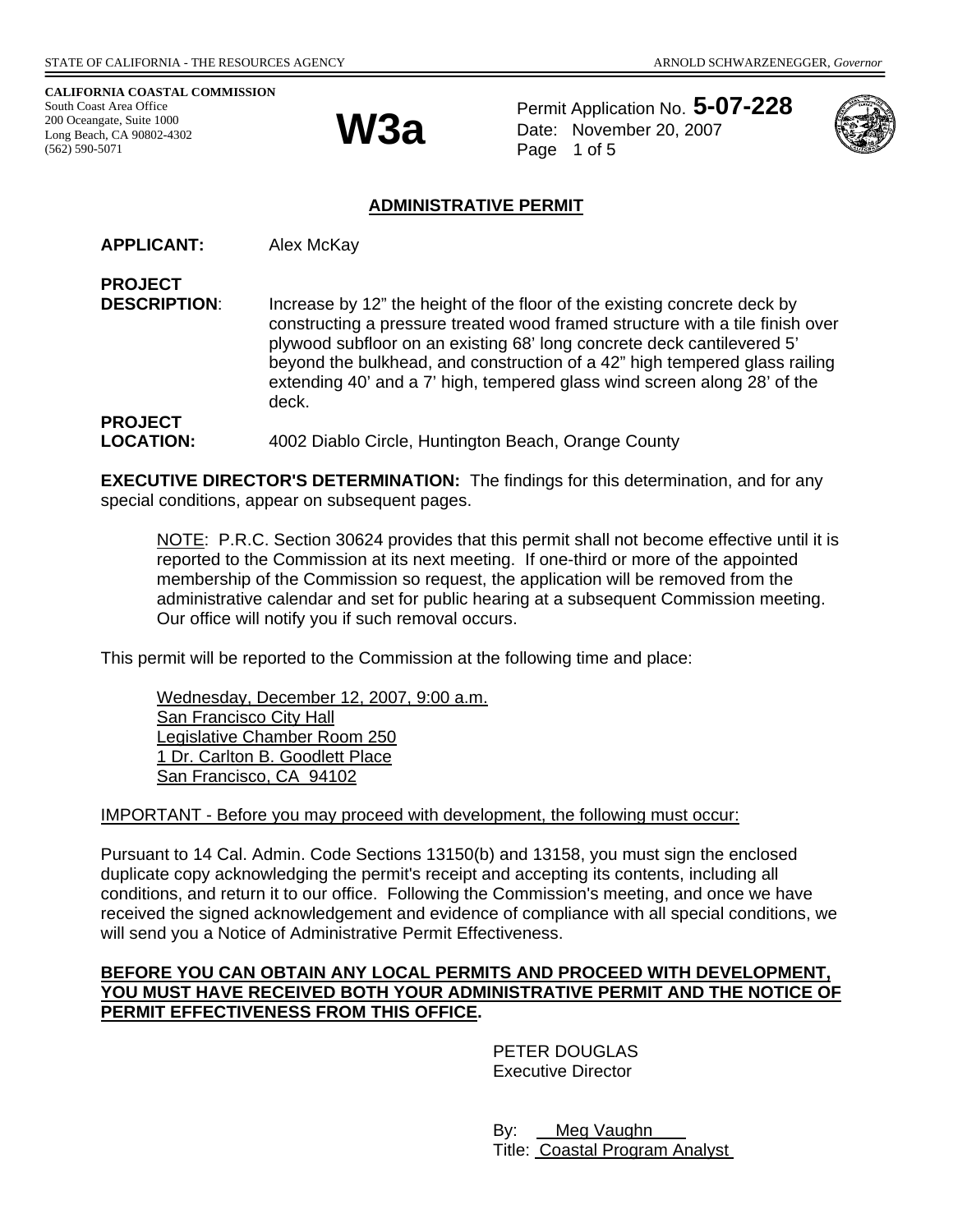### **STANDARD CONDITIONS:**

- 1. Notice of Receipt and Acknowledgment. The permit is not valid and development shall not commence until a copy of the permit, signed by the permittee or authorized agent, acknowledging receipt of the permit and acceptance of the terms and conditions, is returned to the Commission office.
- 2. Expiration. If development has not commenced, the permit will expire two years from the date this permit is reported to the Commission. Development shall be pursued in a diligent manner and completed in a reasonable period of time. Application for extension of the permit must be made prior to the expiration date.
- 3. Interpretation. Any questions of intent or interpretation of any term or condition will be resolved by the Executive Director or the Commission.
- 4. Assignment. The permit may be assigned to any qualified person, provided assignee files with the Commission an affidavit accepting all terms and conditions of the permit.
- 5. Terms and Conditions Run with the Land. These terms and conditions shall be perpetual, and it is the intention of the Commission and the permittee to bind all future owners and possessors of the subject property to the terms and conditions.

#### **SPECIAL CONDITIONS:** See page four.

### **EXECUTIVE DIRECTOR'S DETERMINATION (continued):**

The Executive Director hereby determines that the proposed development is a category of development, which, pursuant to PRC Section 30624, qualifies for approval by the Executive Director through the issuance of an Administrative Permit. Subject to Standard and Special Conditions as attached, said development is in conformity with the provisions of Chapter 3 of the Coastal Act of 1976 and will not have any significant impacts on the environment within the meaning of the California Environmental Quality Act. If located between the nearest public road and the sea, this development is in conformity with the public access and public recreation policies of Chapter 3.

### **FINDINGS FOR EXECUTIVE DIRECTOR'S DETERMINATION:**

#### **A. Project Description**

The applicant proposes to increase by 12" the height of the floor of the existing concrete deck by constructing a pressure treated wood framed structure with a tile finish over plywood subfloor on an existing 68' long concrete deck cantilevered 5' beyond the bulkhead, and construction of a 42" high tempered glass railing extending 40' and a 7' high, tempered glass wind screen along 28' of the deck. The proposed deck is associated with the adjacent single family residential use. Most of the Huntington Harbour water frontage is developed with single family homes, many of which also have cantilevered decks and boat docks. Virtually the entire water frontage in Huntington Harbour is supported by bulkheads. The nearest public access in the area is at Sunset County Beach, located approximately one half mile south of the subject site.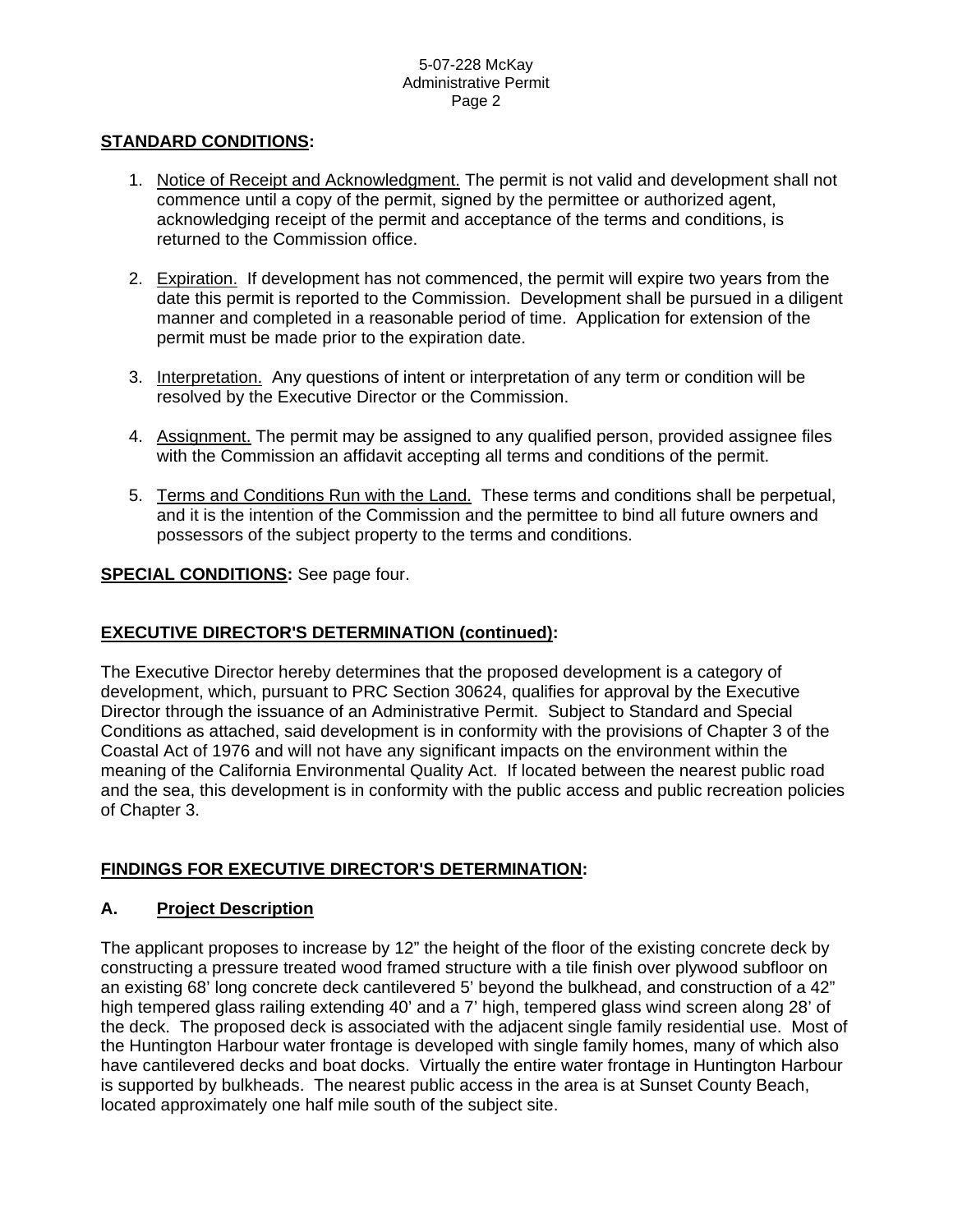Drainage from the deck will be directed to a catch basin and filtration system prior to draining into the harbour. No products containing ammonia, sodium hypochlorite, chlorinated solvents, petroleum distillates or lye will be used on the deck, therefore, pollutants from those products will not drain to the harbor during or after construction.

The proposed deck would cantilever over the waters of Huntington Harbor. In this area of Huntington Harbor, the water area is owned by the City of Huntington Beach. A letter inviting the City to join as co-applicant was sent on August 9, 2007 and to date no response has been received. In addition, an approval in concept was received from the City, indicating the City is aware of the project. Furthermore, a special condition is imposed stating that the approval of a coastal development permit for the project does not waive any public rights or interest that exist or may exist on the property.

The subject site is located within the City of Huntington Beach, which has a certified Local Coastal Program. However, due to the project location seaward of the mean high tide line, the project is within an area of the Commission's retained permit jurisdiction. Nonetheless, the City's certified Local Coastal Program may be used as guidance. The land use designation at the site is Open Space – Water (OS – W). The site is zoned Open Space Water Recreation. The proposed development is consistent with the City's certified LCP, specifically with Implementation Plan Chapter 213 Open Space District, which allows private cantilevered decks abutting residential uses, and with Chapter 210, which provides standards for cantilevered decks in Huntington Harbor in the Open Space Water Recreation zone.

Most of the existing residences that front along the waters of Huntington Harbor have cantilevered decks. The proposed deck is similar in function to the other cantilevered decks associated with residential development within Huntington Harbor. The proposed development is consistent with past Commission actions in the area. Thus, as conditioned, the proposed deck will have no adverse impact on coastal access or resources in the project vicinity, and is consistent with the Chapter 3 policies of the Coastal Act.

# **B. PUBLIC ACCESS**

The proposed development will not affect the public's ability to gain access to, and/or to use the coast and nearby recreational facilities. Therefore, the development, as conditioned, conforms with Sections 30210 through 30214, Sections 30220 through 30224, and 30252 of the Coastal Act.

# **C. WATER QUALITY**

The proposed development has a potential for a discharge of polluted runoff from the project site into coastal waters. The development, as proposed and as conditioned, incorporates design features to minimize the effect of construction and post construction activities on the marine environment. These design features include, but are not limited to, the appropriate management of equipment and construction materials, reducing runoff through the use of permeable surfaces, the use of non-invasive, drought tolerant vegetation to reduce and treat the runoff discharged from the site, and for the use of post construction best management practices to minimize the project's adverse impact on coastal waters. Therefore, the Commission finds that the proposed development, as conditioned, conforms with Sections 30230 and 30231 of the Coastal Act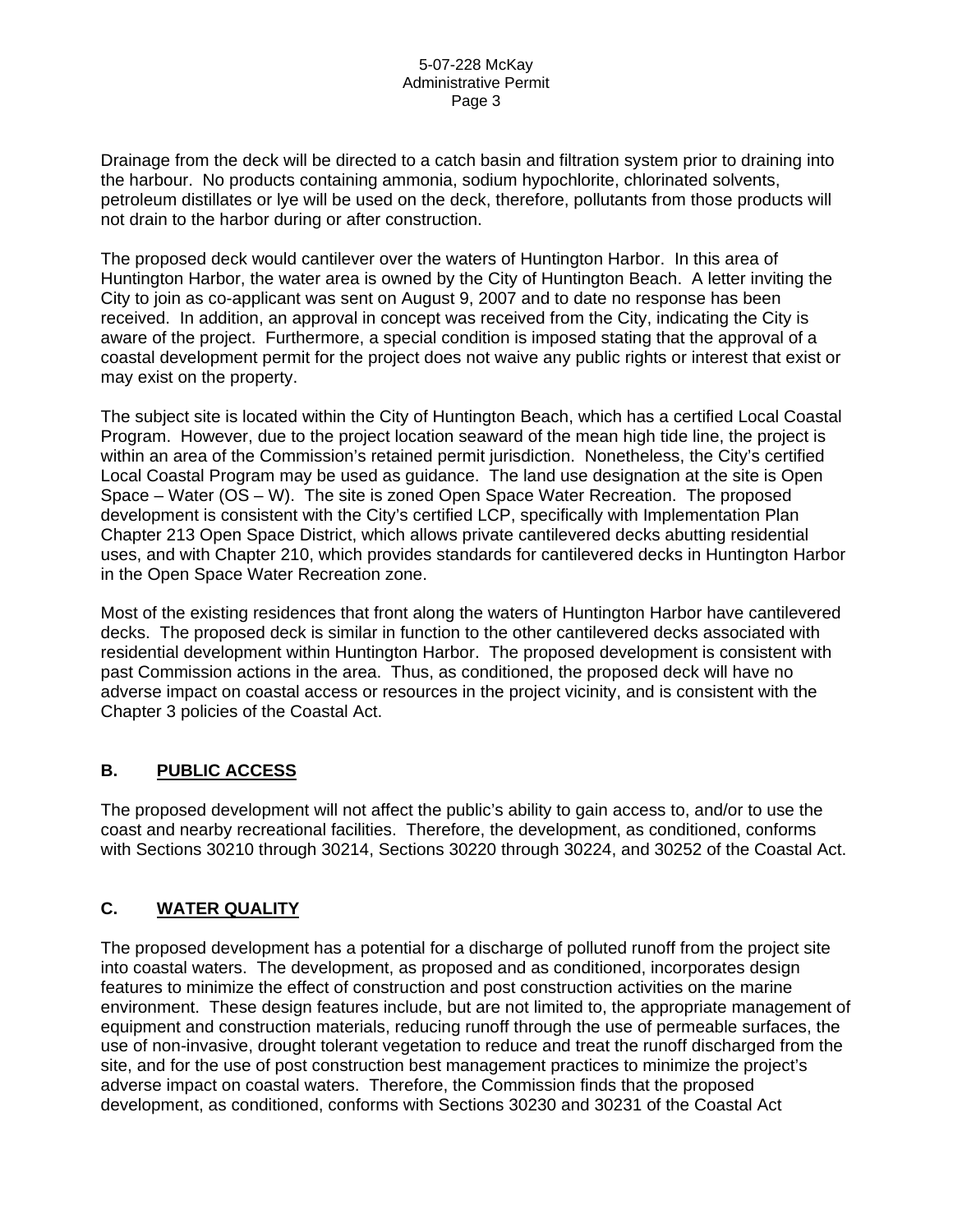regarding the protection of water quality to promote the biological productivity of coastal waters and to protect human health.

# **D. LOCAL COASTAL PROGRAM**

Coastal Act section 30604(a) states that, prior to certification of a local coastal program ("LCP"), a coastal development permit can only be issued upon a finding that the proposed development is in conformity with Chapter 3 of the Act and that the permitted development will not prejudice the ability of the local government to prepare an LCP that is in conformity with Chapter 3. An LCP for the City of Huntington Beach was effectively certified in March 1985. However, the proposed development is occurring within an area of the Commission's original permit jurisdiction, due to the project location seaward of the mean high tide line. Consequently, the standard of review is the Coastal Act and the City's LCP is used only as guidance. As conditioned, the proposed development is consistent with Chapter 3 of the Coastal Act and with the certified LCP for the area.

# **E. CALIFORNIA ENVIRONMENTAL QUALITY ACT**

As conditioned, there are no feasible alternatives or additional feasible mitigation measures available that would substantially lessen any significant adverse effect that the activity may have on the environment. Therefore, the Commission finds that the proposed project, as conditioned to mitigate the identified impacts, is the least environmentally damaging feasible alternative and can be found consistent with the requirements of the Coastal Act to conform to CEQA.

# **SPECIAL CONDITIONS:**

# **1. Construction Responsibilities and Debris Removal**

- (a) No construction materials, equipment, debris, or waste shall be placed or stored where it may be subject to wave, wind, or rain erosion and dispersion.
- (b) Any and all construction material shall be removed from the site within 10 days of completion of construction.
- (c) Machinery or construction materials not essential for project improvements shall not be allowed at any time in the intertidal zone.
- (d) If turbid conditions are generated during construction a silt curtain shall be utilized to control turbidity.
- (e) Floating booms shall be used to contain debris discharged into coastal waters and any debris discharged shall be removed as soon as possible but no later than the end of each day.
- (f) Non-buoyant debris discharged into coastal waters shall be recovered by divers as soon as possible after loss.

### **2. Public Rights**

The Coastal Commission's approval of this permit shall not constitute a waiver of any public rights that exist or may exist on the property. The permittee shall not use this permit as evidence of a waiver of any public rights that may exist on the property.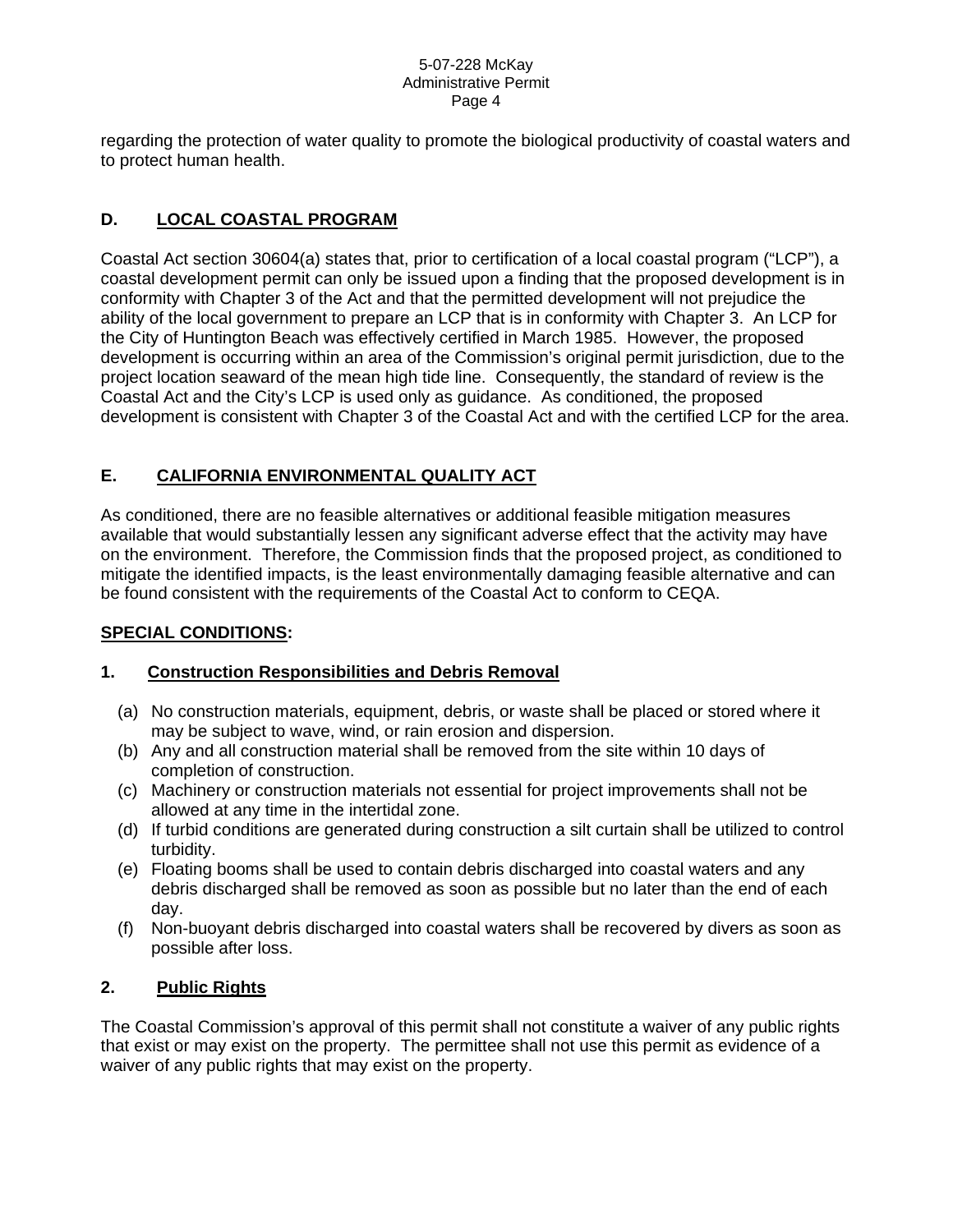# **ACKNOWLEDGMENT OF PERMIT RECEIPT/ACCEPTANCE OF CONTENTS:**

I/We acknowledge that I/we have received a copy of this permit and have accepted its contents including all conditions.

Applicants' Signature Date of Signing

\_\_\_\_\_\_\_\_\_\_\_\_\_\_\_\_\_\_\_\_\_\_\_\_\_\_\_ \_\_\_\_\_\_\_\_\_\_\_\_\_\_\_\_\_\_\_\_\_\_

5-07-228 McKay CntDk Admn 12.07 mv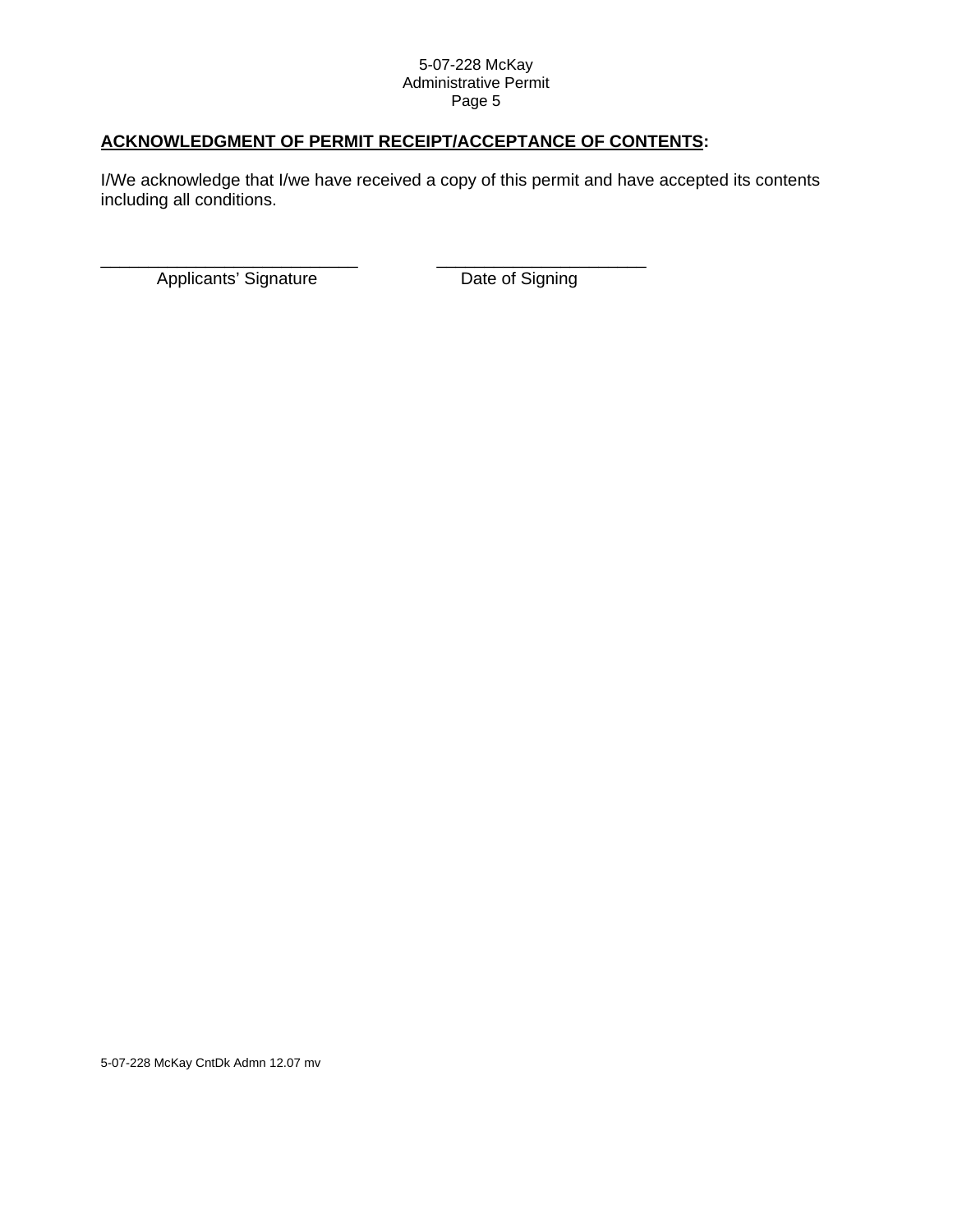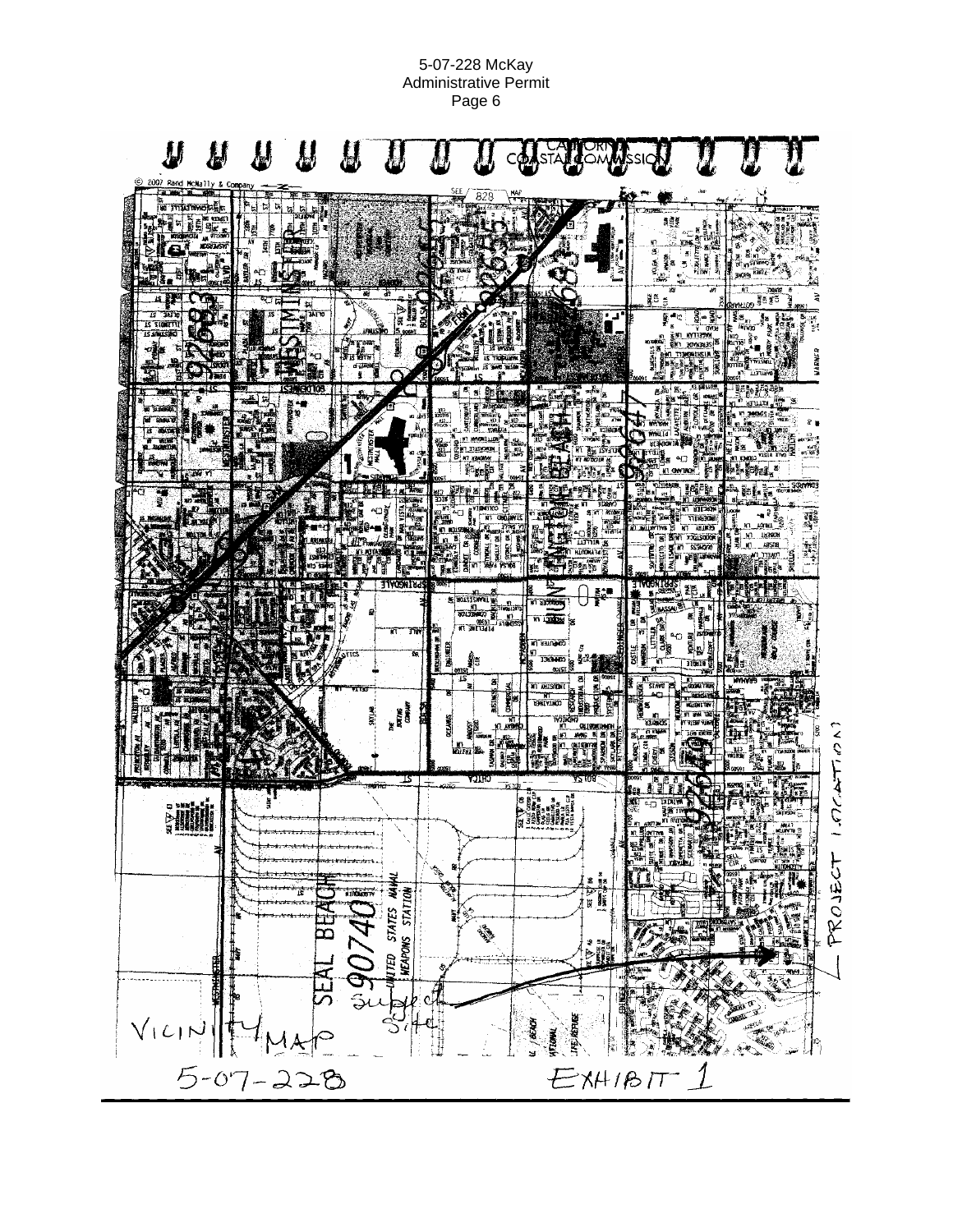